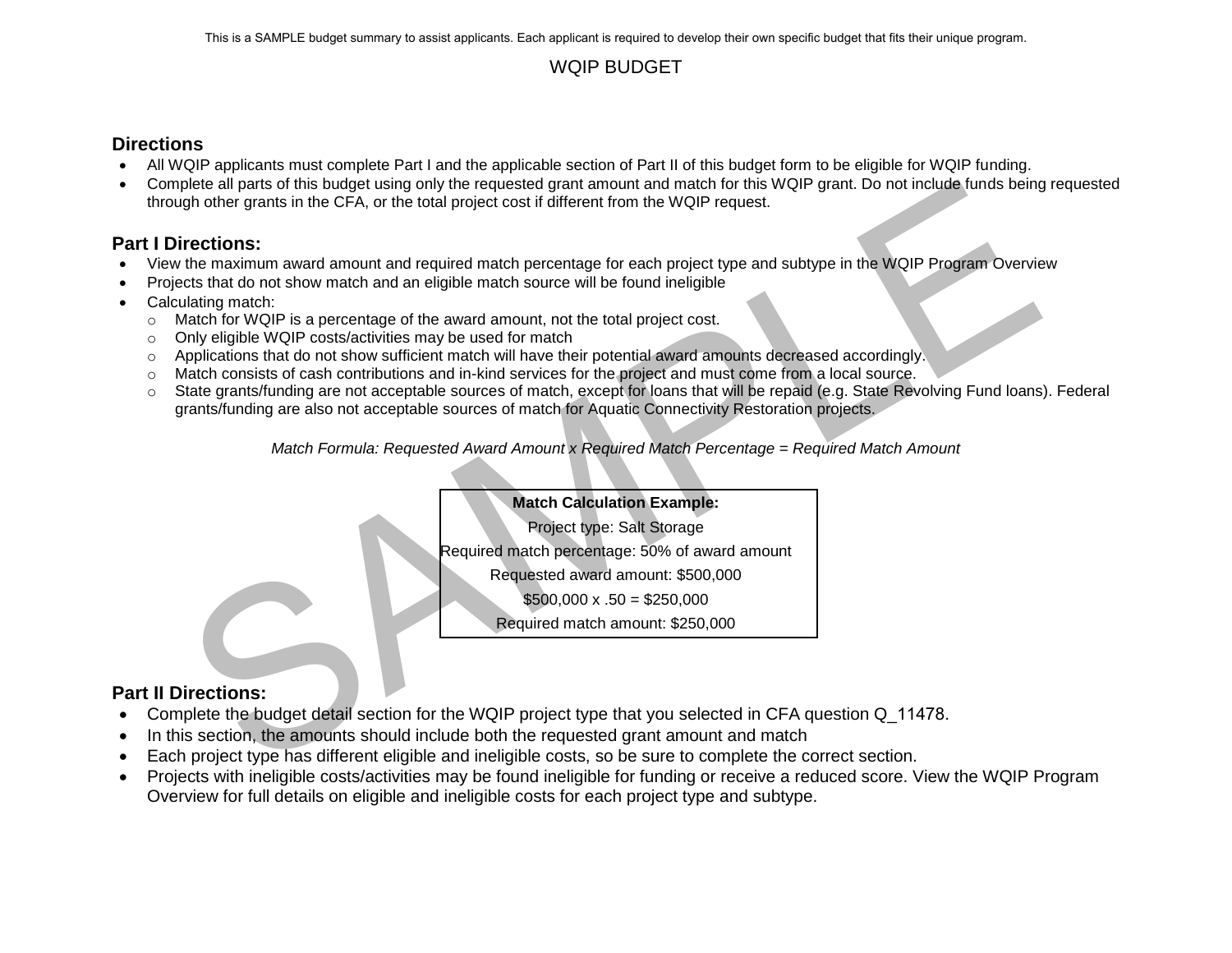### WQIP BUDGET Part I: Budget Summary

| Project Name: Program Name from Application                                                                                                                                                                                                                                                             |         |                    |                |  |  |
|---------------------------------------------------------------------------------------------------------------------------------------------------------------------------------------------------------------------------------------------------------------------------------------------------------|---------|--------------------|----------------|--|--|
| Organization Name: Applicant Name                                                                                                                                                                                                                                                                       |         |                    |                |  |  |
| Project Type: Land Acquisition for Source Water Protection                                                                                                                                                                                                                                              |         |                    |                |  |  |
|                                                                                                                                                                                                                                                                                                         |         |                    |                |  |  |
| <b>BUDGET SUMMARY</b>                                                                                                                                                                                                                                                                                   |         |                    |                |  |  |
| <b>Funding Amount</b>                                                                                                                                                                                                                                                                                   | Match % | <b>Match Funds</b> | <b>TOTAL</b>   |  |  |
| <b>Requested through</b><br><b>WQIP</b>                                                                                                                                                                                                                                                                 |         |                    |                |  |  |
| \$1,964,000.00                                                                                                                                                                                                                                                                                          | 25%     | \$491,000.00       | \$2,455,000.00 |  |  |
| Match source:<br>JUMP TO PART II: PROJECT TYPE SPECIFIC DETAIL<br>Wastewater Treatment Improvement<br>Non-Agricultural Nonpoint Source Abatement and Control<br>Land Acquisition for Source Water Protection<br>Salt Storage<br>Aquatic Connectivity Restoration or Marine District Habitat Restoration |         |                    |                |  |  |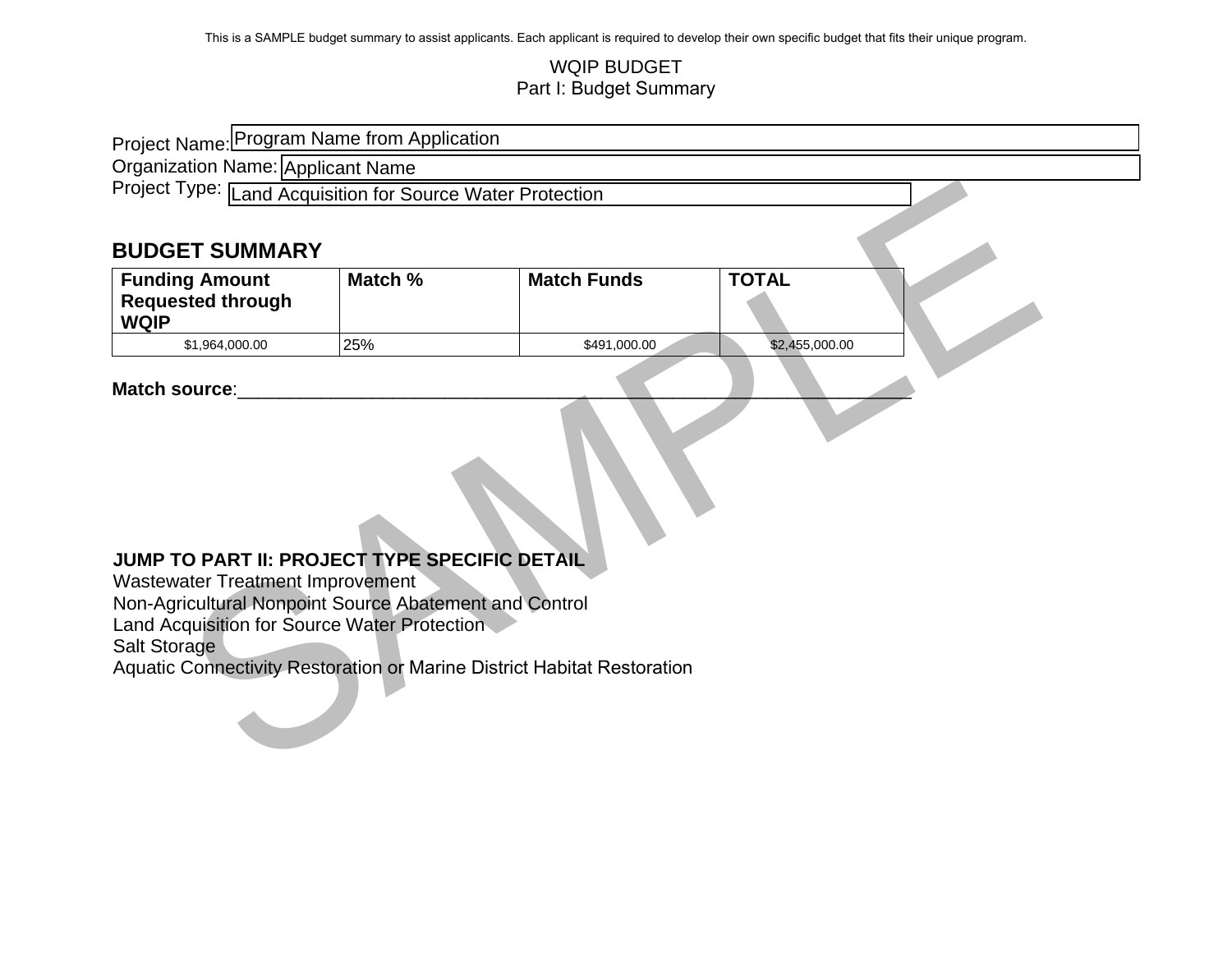### **VALUE OF LAND OR DEVELOPMENT RIGHTS BEING ACQUIRED**

| <b>Description/Parcel Name</b>                               | Amount |                |
|--------------------------------------------------------------|--------|----------------|
| Land Acquisition (estimated for 300 acres)                   |        | \$1,500,000.00 |
| Conservation Easement Acquisitions (estimated for 150 acres) |        | \$550,000.00   |
|                                                              |        |                |
|                                                              |        |                |
|                                                              |        |                |
|                                                              |        |                |
| TOTAL                                                        |        | \$2,050,000.00 |

<span id="page-2-0"></span>

|                                                              |                                                                             | <b>WQIP BUDGET</b><br>Part II: Project Type Specific Detail |                                      |
|--------------------------------------------------------------|-----------------------------------------------------------------------------|-------------------------------------------------------------|--------------------------------------|
|                                                              | LAND ACQUISITION FOR SOURCE WATER PROTECTION—PAGE 1 OF 3                    |                                                             |                                      |
|                                                              | If parcels have been identified, break out cost for each section by parcel  |                                                             |                                      |
|                                                              | <b>VALUE OF LAND OR DEVELOPMENT RIGHTS BEING ACQUIRED</b>                   |                                                             |                                      |
| <b>Description/Parcel Name</b>                               |                                                                             | Amount                                                      |                                      |
| Land Acquisition (estimated for 300 acres)                   |                                                                             |                                                             | \$1,500,000.00                       |
| Conservation Easement Acquisitions (estimated for 150 acres) |                                                                             |                                                             | \$550,000.00                         |
|                                                              |                                                                             |                                                             |                                      |
|                                                              |                                                                             |                                                             |                                      |
|                                                              |                                                                             |                                                             |                                      |
|                                                              | <b>TOTAL</b>                                                                |                                                             | \$2,050,000.00                       |
|                                                              |                                                                             |                                                             |                                      |
|                                                              | PERSONAL SERVICES & PLANNING (cannot exceed a total of 25% of grant amount) |                                                             |                                      |
| Type                                                         | Description related to<br><b>WQIP</b>                                       | Amount                                                      | Percent of requested grant<br>amount |
| Title 1 - Program Manager                                    | Program Management                                                          | \$35,000.00                                                 | $2\frac{9}{6}$                       |
| Title 2 - Director                                           | Program Management                                                          | \$15,000.00                                                 | $\frac{0}{0}$<br>$\mathbf{1}$        |
| Title 3 - GIS Specialist                                     | <b>Program Acquisitions</b>                                                 | \$10,000.00                                                 | $\%$<br>1                            |
|                                                              |                                                                             |                                                             | $\frac{0}{0}$<br>$\mathbf 0$         |
|                                                              |                                                                             |                                                             | $\%$<br>0                            |
|                                                              | <b>TOTAL</b>                                                                | \$60,000.00                                                 | $\%$<br>3                            |
|                                                              |                                                                             | <b>PROJECT TOTAL:</b>                                       | \$2,455,000.00                       |
| <b>CONTINUE TO NEXT PAGE</b>                                 |                                                                             |                                                             |                                      |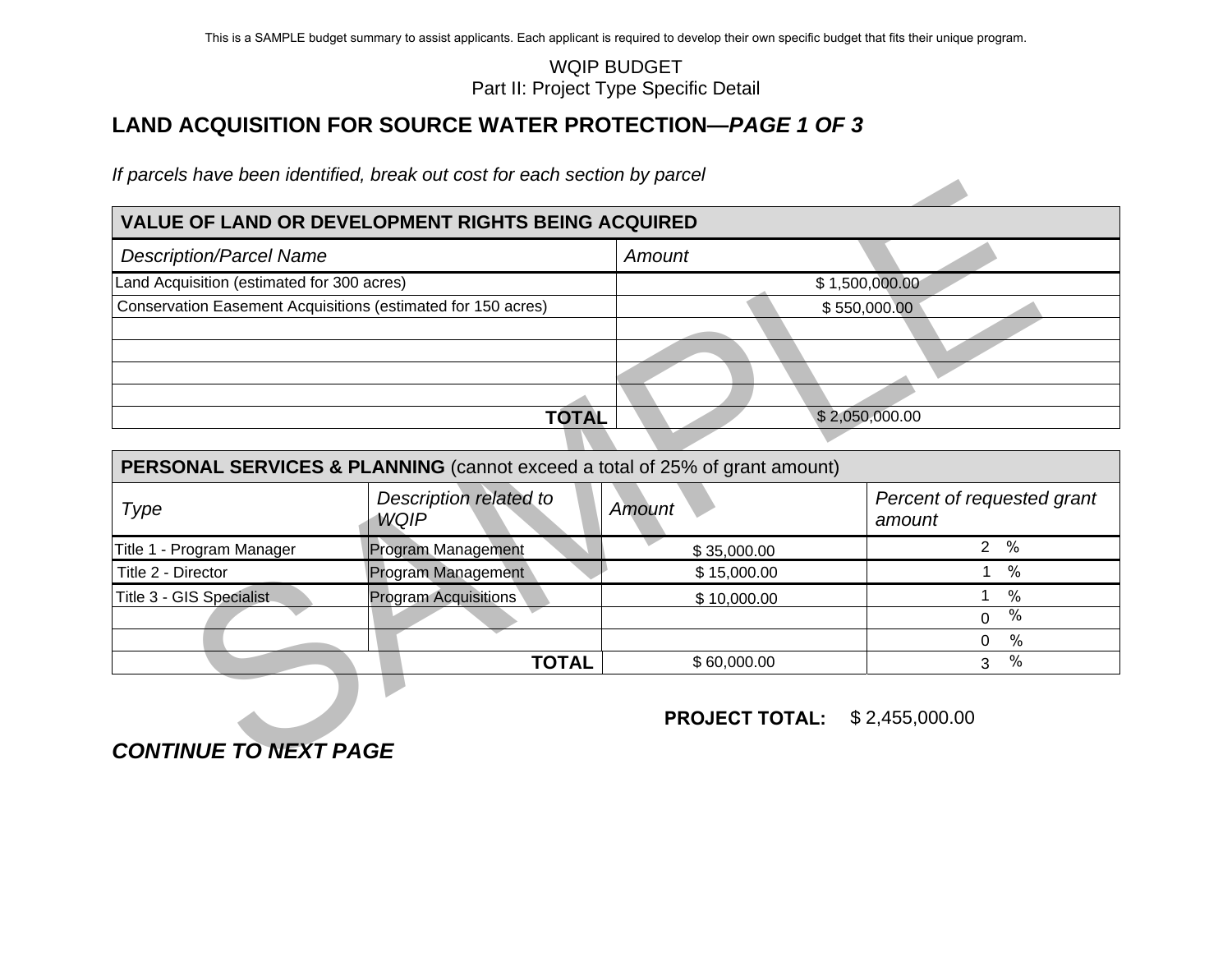|                                                                                                                                                                                                    |                                    |                                   | <b>WQIP BUDGET</b><br>Part II: Project Type Specific Detail |              |                                      |
|----------------------------------------------------------------------------------------------------------------------------------------------------------------------------------------------------|------------------------------------|-----------------------------------|-------------------------------------------------------------|--------------|--------------------------------------|
| <b>LAND ACQUISITION FOR SOURCE WATER PROTECTION-PAGE 2 OF 3</b>                                                                                                                                    |                                    |                                   |                                                             |              |                                      |
| <b>CONTRACTUAL COSTS</b>                                                                                                                                                                           |                                    |                                   |                                                             |              |                                      |
| Name (if known) and type of contractual<br>service                                                                                                                                                 |                                    |                                   | Description related to WQIP grant                           |              | Amount                               |
| Ripariam Buffer, X Contractor                                                                                                                                                                      |                                    | <b>Riparian Buffer Contractor</b> |                                                             |              | \$100,000.00                         |
|                                                                                                                                                                                                    |                                    |                                   |                                                             |              |                                      |
|                                                                                                                                                                                                    |                                    |                                   |                                                             | <b>TOTAL</b> | \$100,000.00                         |
|                                                                                                                                                                                                    |                                    |                                   |                                                             |              |                                      |
| <b>TRAVEL</b>                                                                                                                                                                                      |                                    |                                   |                                                             |              |                                      |
| Description related to WQIP grant                                                                                                                                                                  |                                    |                                   |                                                             |              | Amount                               |
|                                                                                                                                                                                                    |                                    |                                   |                                                             |              |                                      |
|                                                                                                                                                                                                    |                                    |                                   |                                                             |              |                                      |
|                                                                                                                                                                                                    |                                    |                                   |                                                             |              |                                      |
|                                                                                                                                                                                                    |                                    |                                   |                                                             | <b>TOTAL</b> | \$0.00                               |
|                                                                                                                                                                                                    |                                    |                                   |                                                             |              |                                      |
| RIPARIAN BUFFER, WETLAND RESTORATION, STREAMBANK STABILIZATION AND/OR FIELD DRAIN<br>RESTORATION COSTS (Streambank stabilization and/or field drain restoration cannot exceed 25% of grant amount) |                                    |                                   |                                                             |              |                                      |
| <b>Type/Parcel Name</b>                                                                                                                                                                            | Description related to WQIP        |                                   | Amount                                                      |              | Percent of requested grant<br>amount |
| Planting supplies for riparian buffer                                                                                                                                                              | Riparian buffer planting materials |                                   | \$100,000.00                                                |              | 5 %                                  |
|                                                                                                                                                                                                    |                                    |                                   |                                                             |              | $0^{\frac{1}{\%}}$                   |
|                                                                                                                                                                                                    |                                    |                                   |                                                             |              | $0 \frac{9}{6}$                      |
|                                                                                                                                                                                                    |                                    |                                   |                                                             |              | $0 \frac{9}{6}$                      |
|                                                                                                                                                                                                    |                                    |                                   |                                                             |              | $0\%$<br>$\Omega$<br>$\sim$          |

| <b>TRAVEL</b>                     |  |  |              |        |
|-----------------------------------|--|--|--------------|--------|
| Description related to WQIP grant |  |  |              | Amount |
|                                   |  |  |              |        |
|                                   |  |  |              |        |
|                                   |  |  |              |        |
|                                   |  |  | <b>TOTAL</b> | \$0.00 |

# **RIPARIAN BUFFER, WETLAND RESTORATION, STREAMBANK STABILIZATION AND/OR FIELD DRAIN RESTORATION COSTS** (Streambank stabilization and/or field drain restoration cannot exceed 25% of grant amount)

| <b>Type/Parcel Name</b>                                                    | Description related to WQIP | Amount       | Percent of requested grant<br>amount |
|----------------------------------------------------------------------------|-----------------------------|--------------|--------------------------------------|
| Planting supplies for riparian buffer   Riparian buffer planting materials |                             | \$100,000.00 | %<br>5                               |
|                                                                            |                             |              | $\%$<br>$\Omega$                     |
|                                                                            |                             |              | $0\%$                                |
|                                                                            |                             |              | %<br>$\mathbf 0$                     |
|                                                                            |                             |              | $0\%$                                |
|                                                                            |                             |              | %<br>0                               |
|                                                                            | TOTAL                       | \$100,000.00 | $\%$<br>5                            |

*CONTINUE TO NEXT PAGE* 

**PROJECT TOTAL:**\$ 2,455,000.00